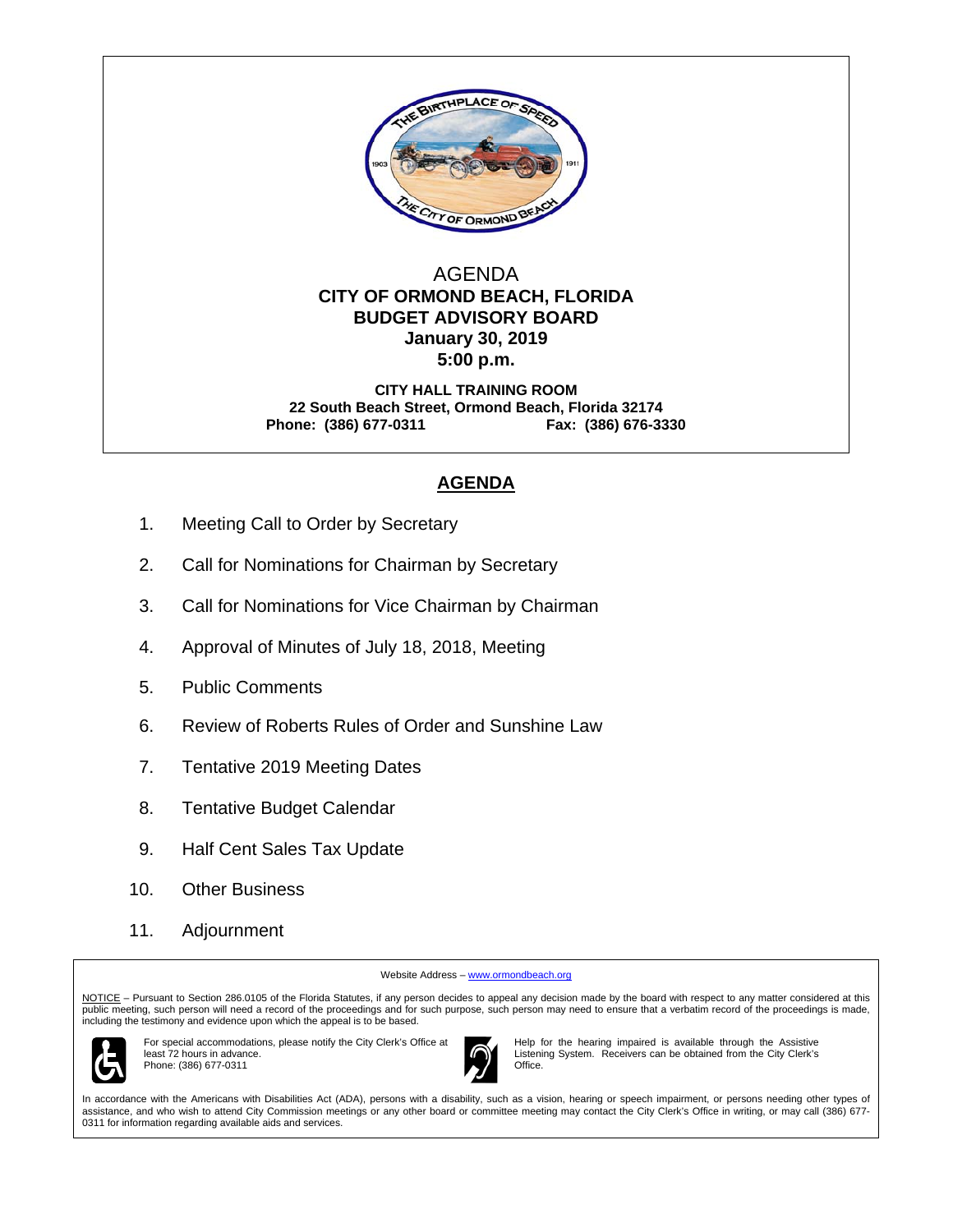### **MINUTES ORMOND BEACH BUDGET ADVISORY BOARD HELD AT CITY HALL TRAINING ROOM**

**July 18, 2018 5:00 p.m. City Hall Training Room** 

## **1. CALL TO ORDER**

Chairman Ken Kimble asked Recording Secretary Wendy Nichols to call the meeting to order and perform roll call. Ms. Wendy Nichols, Recording Secretary, called the meeting to order at 5:11 p.m.

Those present were board members Chairman Ken Kimble, Kevin Tilley, and Bill Harper, City Manager Joyce Shanahan, and Finance Director Kelly McGuire.

# **2. APPROVAL OF MINUTES OF JUNE 27, 2018, MEETING**

Mr. Bill Harper moved, seconded by Mr. Kevin Tilley, to approve the minutes of the June 27, 2018, meeting. The motion passed unanimously.

### **3. PUBLIC COMMENTS**

There were no public comments.

# **4. DISCUSSION OF THE PROPOSED BUDGET FISCAL YEAR 2018-2019**

Ms. Kelly McGuire, Finance Director, stated the purpose of the meeting was to receive a recommendation from the board on the overall budget. She noted the Operating Budget Workshop, in conjunction with the City Commission, on July 31, 2018 at 5:30 p.m. in the Commission Conference Room. She stated the budget would be available online the next day for their review.

Ms. McGuire stated the budget was prepared based on the directives given by the City Commission at the Financial Trends Workshop: keep the current tax rate, do not cut services, and do not use any general fund reserves.

### Amendment 1

Ms. McGuire noted the budget was prepared with the expectation that Amendment 1 would pass by vote in November 2018, but would not take effect until fiscal year 2019-20. She explained that Amendment 1 would affect the property tax revenue, which was the primary source of the general fund budget. She noted the city needed additional revenue every year to fund the same general fund services. She stated that with Amendment 1, the city would have two options; either go with a rollback tax rate and receive no new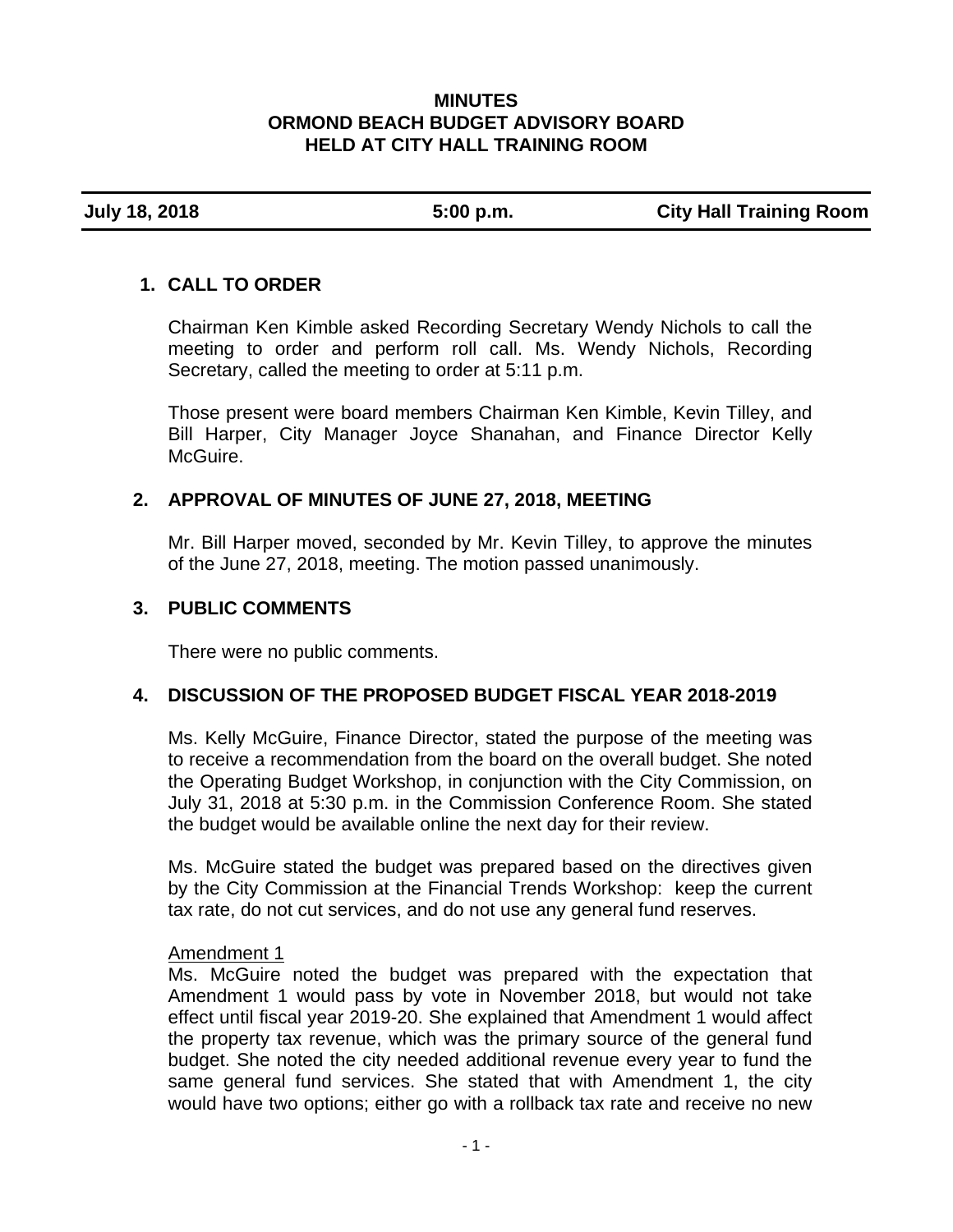revenue, or stay at the current tax rate, but the incremental revenue received would be a smaller amount. She noted that in the upcoming year, property taxes were estimated at \$895,000, but with Amendment 1 the additional property taxes would only be approximately \$200,000 to \$300,000. She stated the city would not be able to fund their services if that happened.

Ms. McGuire explained that staff planned to have ongoing revenue available in order to cover any cost increases, with funds that were going to be used in fiscal year 2018-19 for Capital Improvement Plan (CIP) projects. She noted those projects would be complete by the fiscal year 2019-20 budget, but the revenue received would be there and available.

### **Overview**

Ms. McGuire stated the net budget for fiscal year 2018-19 increased by \$2.5 million from the current year budget, for a total net budget of \$77.7 million. She noted the main reason for the increase was due to changes made in the capital expenditures specific to water, wastewater, and the airport.

Ms. McGuire stated the net general fund budget was \$31.5 million. She noted that would be an increase of \$1.1 million specific to general wage increases, pension cost increases, health insurance increases, and capital project funding.

### Property Taxes

Ms. McGuire stated that property values increased by \$224.2 million or 6.9 percent from 2017 to 2018. She explained that occurred with \$190.2 million in existing properties and \$34 million in new construction and annexations. She stated the values were still eight percent below peak value from 2007.

Ms. McGuire stated the operating tax rate was proposed to remain at 4.2843 mills. She noted the average tax bill for a citizen would go up \$17.50 or 3.85 percent, and the overall millage rate would go down 5.62 percent. She indicated that was due to the debt service millage going down for the 2002 general obligation bond, the 2003 general obligation bond, and the 2010 general obligation bond.

Ms. McGuire expected Ormond Beach to end up where it was currently, as the third lowest municipal millage rate in Volusia County.

### General Fund

Ms. McGuire stated that increases in property taxes, utility taxes, and sales taxes would make up the \$1.1 million in revenue needed for the general fund.

Ms. McGuire stated the Human Services expenditure was considered contributions, with the money reserved for the Early Learning Coalition and the homeless shelter initiative. She noted the vacancy savings was a negative amount, and already built into the budget.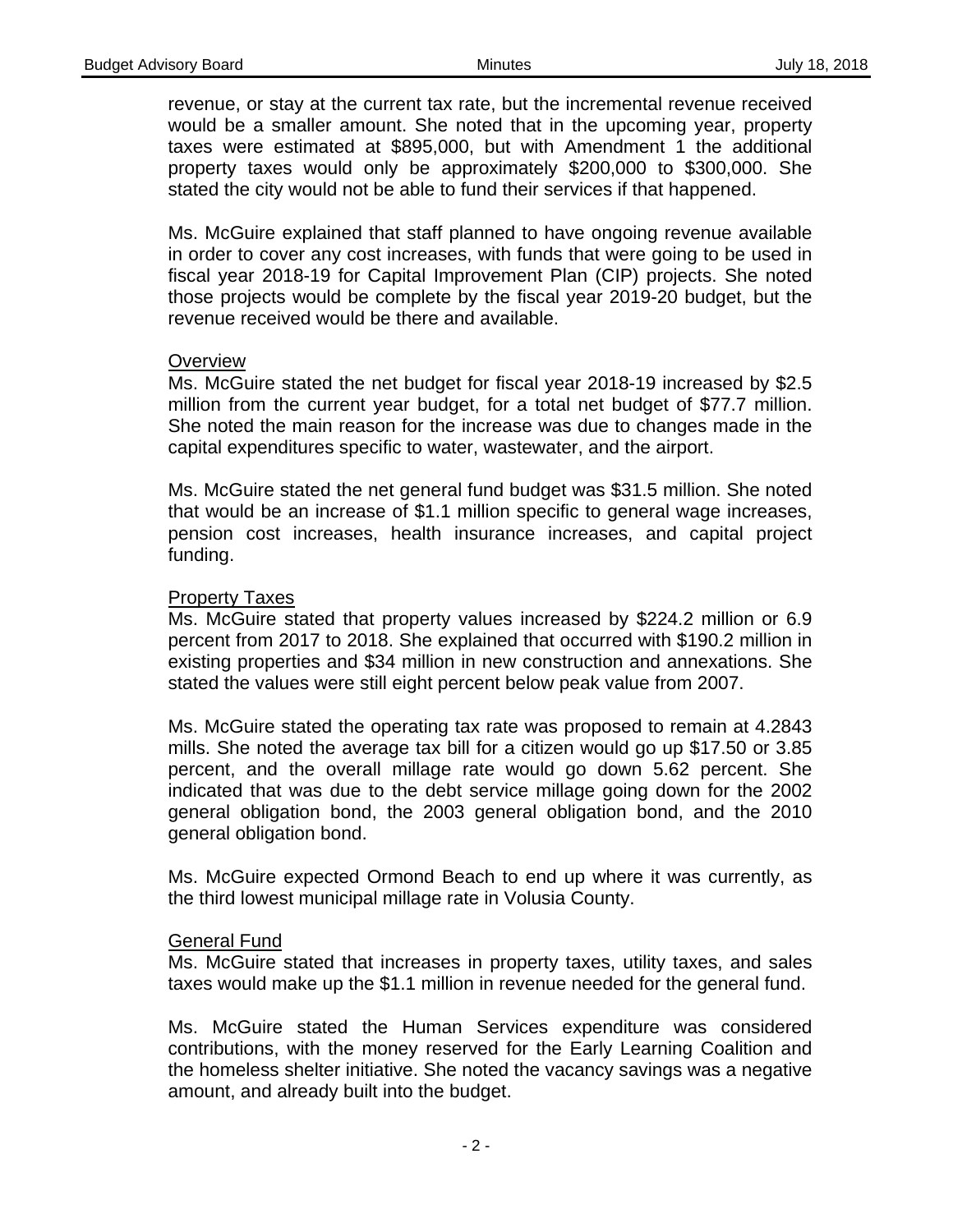Ms. McGuire stated the city had a benchmark of 15 percent for the general fund reserves. She noted at the end of fiscal year 2016-17, the reserves were at 18.72 percent and expected them to be at 18.15 percent by the end of fiscal year 2017-18. She indicated the only expense affecting the reserves was the Beach Street property purchase.

### Citywide Staffing

Ms. McGuire stated the city was below the 2007 number for personnel, and indicated they were proposing 373 employees for the upcoming year. She noted that would include two full-time employees, a permit tech and a supervisor of building maintenance and parks, and one part-time position going to full-time.

#### **Stormwater**

Ms. McGuire stated that staff was proposing a decrease of one dollar in stormwater fees, from \$8 per month to \$7 per month. She noted there were sufficient reserves and revenue coming in at the lower rate to complete the stormwater maintenance and capital projects.

#### Water and Wastewater

Ms. McGuire reminded the board about the one dollar rate increase that had already been approved on the water and wastewater rates, noting that it would be 50 cents on water and 50 cents on wastewater per month. She stated the new rates would go into effect on September 30, 2018. She explained the additional revenue received would fund capital projects.

#### Utility Rates

Ms. McGuire stated the rates were based upon 5,000 gallons usage and noted the average bill for a resident would be \$84.84. She highlighted that Ormond Beach was lower than other sister cities in Volusia County.

#### Solid Waste

Ms. McGuire noted there was a 2.33 percent solid waste increase that had already been approved, going into effect at the end of the current fiscal year. She stated the increase was to offset the Consumer Price Index (CPI) adjustment in the contract with Waste Pro. She stated the city needed to raise the customers rates incrementally every year, so they could provide the CPI adjustment if approved, or to pay for a potential substantial increase if the city had to bid out the service.

#### Questions / Comments

Ms. McGuire stated she wanted to make sure the board was comfortable with the budget, and specifically, the tax rate and reduction of the stormwater fee.

Mr. Ken Kimble asked about the general fund reserve percentages; whereby, Ms. McGuire stated the reserve was currently at 18.72 percent. She noted